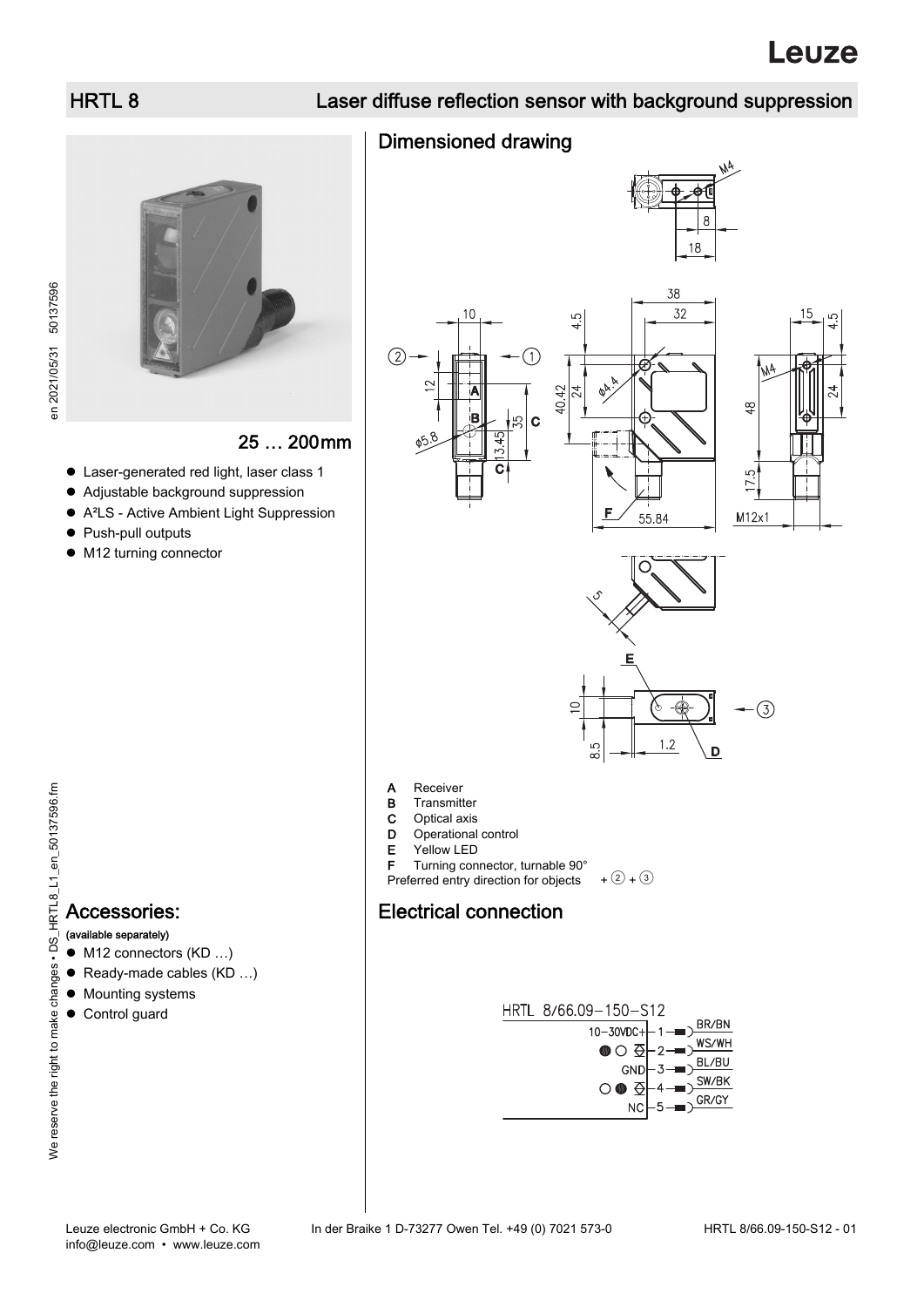# **Leuze**

## HRTL 8

### Technical data

#### Optical data

Typ. maximum range (white 90%) 1) Operating range 2) Adjustment range, mechanical 50 ... 200<br>
Light beam characteristic Focused Light beam characteristic Focused<br>Beam divergence  $\geq 0.5$  mrad  $\begin{array}{ccc}\n \text{Beam divergence} & \text{&} & \geq 0.5 \\
 \text{Light source} & \text{Laser}\n \end{array}$ Light source<br>Laser class<br>Wavelength Laser class 1 acc. to IEC 60825-1:2014 Wavelength 655 nm (visible red light) Max. output power (peak) 1.4 mW<br>Impulse duration 6 us Impulse duration

#### Time behavior

Switching frequency 2000 Hz Response time 0.25 ms Readiness delay ≤ 100 ms

#### Electrical data

Operating voltage U<sub>B</sub> 10 … 30 V DC 10 … 30 V DC 2010<br>Residual ripple  $\leq 15\%$  of U<sub>B</sub> **Electrical data**<br>
Operating voltage  $U_B$ <br>  $V_B$  and  $V_B$  and  $V_B$  and  $V_B$  and  $V_B$  of  $U_B$ <br>  $V_B$   $\leq 35$  mA<br>
Switching output/function<br>  $\therefore$ /66... 2 push-pull sw

Signal voltage high/low ≥ (U<sub>B</sub>-2 V)/≤ 2 V<br>Output current Max. 100 mA Output current<br>Range adjustment

### **Indicators**<br>Yellow LED

#### Mechanical data

Housing Metal<br>
Optics cover Optics cover Weight<br>Connection type

#### Environmental data

Protective circuit<sup>4)</sup> VDE protection class <sup>5)</sup> Degree of protection <sup>6)</sup> Standards applied

1) Typ. maximum range: max. attainable range without function reserve

- 2) Operating range: recommended range with function reserve
- 
- 
- 
- In end position of the turning connector (turning connector engaged)
- acids and bases are not part of the test

### Order guide

Laser class 1

25 … 200 mm See tables<br>50 ... 200 mm

Switching output/function …/66… 2 push-pull switching outputs 3) Pin 2: PNP dark switching, NPN light switching Pin 4: PNP light switching, NPN dark switching Mechanical via multiturn potentiometer

#### Object detected

Conce<br>
70 g<br>
M12 connector, 5-pin

Ambient temp. (operation/storage) -10 °C … +40 °C/-40 °C … +70 °C 2, 3 II, all-insulated IP 67, IP 69K 7

- 
- 3) The push-pull switching outputs must not be connected in parallel 4) 2=polarity reversal protection, 3=short circuit protection for all outputs
- 
- 5) Rating voltage 250 VAC<br>6) In end position of the tur
- 7) IP 69K test acc. to DIN 40050 part 9 simulated, high pressure cleaning conditions without the use of additives,

#### Designation **Part no.**

With M12 connector **HRTL 8/66.09-150-S12** 50115688





### **Notes**

#### Observe intended use!

- This product is not a safety sensor and is not intended as personnel protection.
- The product may only be put into operation by competent persons.
- $\&$  Only use the product in accordance with its intended use.
- With glossy surfaces, mount at an inclination of approx. 10°.